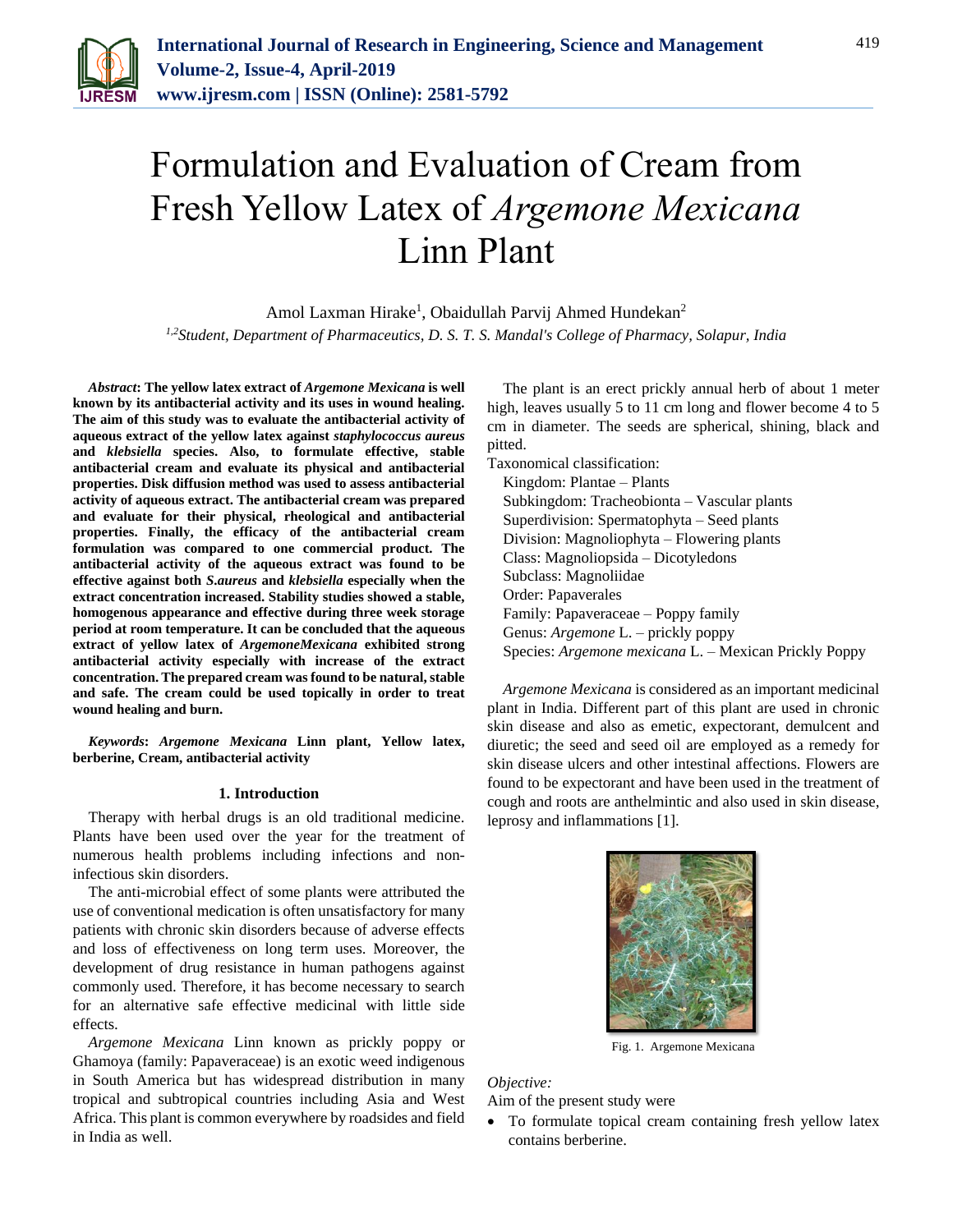

 Evaluate the in vitro antibacterial activity of this berberine in the formulation.

## **2. Material and method**

## *A. Collection of bacterial isolates*

Bacterial strains were isolated from department of microbiology. All colonies that had grown on MacConkey agar and were incubated at 37°C for 24 hours.

## *B. Collection of sample*

The fresh yellow latex of Argemone Mexicana Linn plant was collected from rural area (form kumbhari). The fresh yellow latex was collected from leaf and stem and dried it.

## *C. Preparation of crude extract*

After drying of latex, the dried latex containing berberine is dissolved in water and alcohol. The standard Plant material W/solvent volume concentration used was 1/10 and the Mixture is filtered using Whatman filter paper no.1. The filtrate is used for further use.

Table 1 Chemical test for crude extract [2]

| Test                                                                                                              | Observation                                                    | Inference               |
|-------------------------------------------------------------------------------------------------------------------|----------------------------------------------------------------|-------------------------|
| 1. Wagner's test:<br>To small amount of crude drug,<br>add Wagner's reagent(iodine-<br>potassium iodide solution) | Gives<br>brown<br>or<br>reddish brown colour<br>or precipitate | Presence of<br>alkaloid |
| 2. Hager's test:<br>To small amount of crude drug,<br>add Hager's reagent (saturated<br>solution of picric acid)  | Gives<br>yellow<br>precipitates                                | Presence of<br>alkaloid |



Fig. 2. Wagner's and Hager's test

#### *D. Antibacterial assay by disc diffusion method*

Antibacterial activity was demonstrated using single diffusion method. A pure colony of each of test organism were sub-cultured into MacConkey agar (49.53 MacConkey agar is dissolved in 1 liter of water) and then autoclaved at 121°C for 15 min.

Table 2

| Antibacterial assay by disc diffusion method |        |           |                |                 |
|----------------------------------------------|--------|-----------|----------------|-----------------|
| Organism                                     | Fresh  | Distilled | Zone of        | Control         |
|                                              | vellow | water     | inhibition(mm) | (Ciprofloxaime) |
|                                              | latex  |           |                |                 |
| <i>S.aureus</i>                              | 0.01   | 09        |                | $0.005$ mm      |
| Klebsiella                                   | 0.01   | 0.9       | 20             | $0.005$ mm      |

The test is carried out by using placing each disc in plates and plates are incubated at 37°C for 24hrs to observe formation of clear zone of inhibition [3].





Fig. 3 (a) MIC of aqueous extract of fresh yellow latex on S.aureus, (b) MIC of aqueous extract of fresh yellow latex on klebsiella

| Antibacterial assay by disc diffusion method |        |         |            |                 |
|----------------------------------------------|--------|---------|------------|-----------------|
| Organism                                     | Fresh  | Alcohol | Zone of    | Control         |
|                                              | yellow |         | inhibition | (Ciprofloxaime) |
|                                              | latex  |         | (mm)       |                 |
| <i>S.aureus</i>                              | 0.01   | 09      |            | $0.005$ mm      |
| Klebsiella                                   | 0.01   | 0.9     | 10         | $0.005$ mm      |





Fig. 4 (a) MIC of aqueous extract of fresh yellow latex on S.aureus, (b) MIC of aqueous extract of fresh yellow latex on klebsiella

Table 4

| .                            |                     |          |                      |  |
|------------------------------|---------------------|----------|----------------------|--|
| <b>Formulation for Cream</b> |                     |          |                      |  |
| S. No.                       | Ingredient          | Quantity | Quantity taken (20g) |  |
|                              | Stearic acid        | 24%      | 4.8                  |  |
|                              | Water               | 64%      | 12.8                 |  |
| $\mathbf{R}$                 | glycerin            | 10.5%    | 2.10                 |  |
|                              | Fresh yellow latex  | 0.2%     | 0.02                 |  |
|                              | Potassium hydroxide | 1%       | 0.19                 |  |
|                              | Perfume             | a.s      | q.s                  |  |

## *E. Procedure*

Melt stearic acid at water bath and dissolve potassium hydroxide in water add glycerin and add fresh dried yellow latex containing berberine is dissolved in water a heat to 75°C.add slowly melted stearic acid with constant stirring and add perfume at 40°C and transfer into wide mouth container [4].

### *F. Principle*

Cream is semisolid preparation intended for external use only. Stearic acid and potassium hydroxide are combines to forms Potassium stearate. It is used as emulsifier. Fresh yellow latex has antibacterial properties due to berberine. The berberine is isoquinoline alkaloid found in yellow latex. Glycerin is used humectant and potassium hydroxide used to control the pH. The perfume is added for fragrance.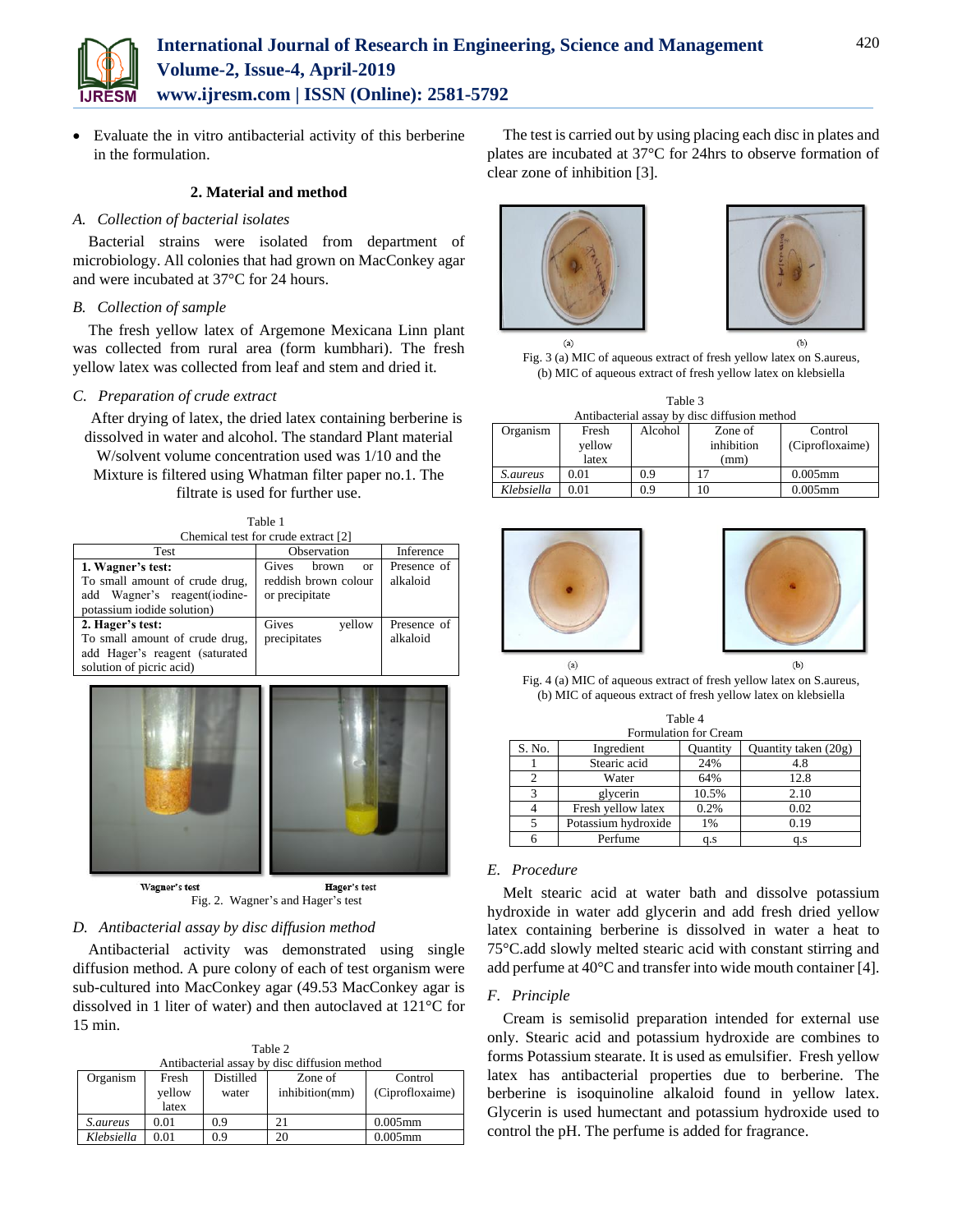

## *Formulation of the cream:*

Base cream containing water and oil phase was prepared. The composition and the amount of the formulation ingredients are shown in Table 4. In order to prepare the cream, different amount of ingredient were incorporated together and then the required amount latex extract was added.

# *Evaluation of physical properties of formulation: Physical Characteristics*

The prepared formula containing latex extract and the commercial preparation were examined.

# *Determination of pH:*

PH of the prepared formula was measured by using pH paper. The pH was found to be 7.

## *Homogeneity:*

Homogeneity of formulation was tested by visual observation. The homogeneity of cream is good.

## *Spreadability:*

The Spreadability determination: excess of sample was applied in between two glass slides and was compressed to uniform thickness by placing 100gm weight for 5 minutes. Weight was added to the pan. The time required to separate the two slides i.e. the time in which the upper slide moved over the lower plate was taken as measure of Spreadability.

## $S = m \times 1/t$

Where,

 $m = weight$  tide to upper slide

 $l =$  length moved on the glass slide

 $t =$  time taken.

Spreadability test also was performed by applying the cream on the skin and noticed that Spreadability is good.

| Table 5                  |                  |  |
|--------------------------|------------------|--|
| Measure of Spreadability |                  |  |
| Parameter                | Observation      |  |
| Colour                   | Pale Yellow      |  |
| PH                       |                  |  |
| Homogeneity              | Good             |  |
| Spredability             | $14.13$ g.cm/sec |  |

## *G. Physical Stability test*

One set of 20 g samples of the formulation and the one commercial product, like Krack cream respectively were stored at room Temperature 37°C for 1 month. Then, after one month, their stability was checked regarding antibacterial activity and appearance. After one month there is slight change in pH.

## *H. In Vitro Antibacterial Activity*

The in vitro antibacterial study was performed by measuring and comparing the diameter if zones of inhibition (in nm) for the various products. The zone of inhibition can be defined as the clear region around the well that contains an antimicrobial agent. It is known that the larger the zone of inhibition, the more potent the antimicrobial agent.

In the first step, the yellow latex antibacterial activity was

measured individually against S. aureus and klebsiella. It concluded from the result that the antibacterial activity of yellow latex is higher against the tested microorganism. Results are confirmed that yellow latex have a synergistic activity, as shown by their larger zone of inhibition against tested microorganisms.

In the next step, the antibacterial activity of cream with marketed product was studied against S.aureus and klebsiella. The zone of inhibition increased as the concentration of latex increased. This indicated that the antibacterial activity of yellow latex increased against s.aureus and klebsiella as the concentration of the actives was increased. The cream containing 0.1% active ingredient had a similar antibacterial activity to that of the control; the cream containing 0.1% of active ingredient had statistically significantly higher activity against both microorganisms. Based on the result, it can be concluded that active ingredient has to be present of at least 0.1% to achieve a similar or better antibacterial activity as the control against both microorganism.

The final in vitro antimicrobial study was performed to compare the antibacterial activity of selected formulation to those of marketed product against s.aureus and klebsiella. We use krack cream for comparative study.

## **3. Results and discussion**

The aqueous extract of yellow latex of Argemone Mexicana Linn plant was screened for biological activity against different strains of bacteria. The Yellow latex is selected on the basis of data obtained from the literatures, reports of their local traditional uses and for the treatment of various the skin disorders. The antibacterial activity-screening was carried out on organisms that are known to be among the most common causative agents of both primary and secondary infectious skin disorder. On the basis of their antibacterial activity, we go for antibacterial activity against staphylococcus aureus and klebsiella with aqueous extract and alcoholic extracts. As alcoholic extracts has minimum inhibitory activity than the aqueous extract. As aqueous extract have maximum inhibitory activity we selected aqueous extract for formulation of cream. The effect of the aqueous extract of fresh yellow latex with different concentration of the latex extracts ranging from 0.005- 0.03mg.

Cream is semisolid dosage forms intended mainly for external use and commonly consist of two immiscible phases an oily phase and an aqueous external phase. Due to emulsified nature of skin surface, drug formulated as cream more effectively interact with skin and more rapidly penetrate through biological membranes.

## **4. Conclusion**

The aqueous extract of yellow latex of Argemone Mexicana Linn exhibited strong antibacterial activity. The antibacterial activity was enhanced with the increase of the extract concentration. The result of different chemical and physical